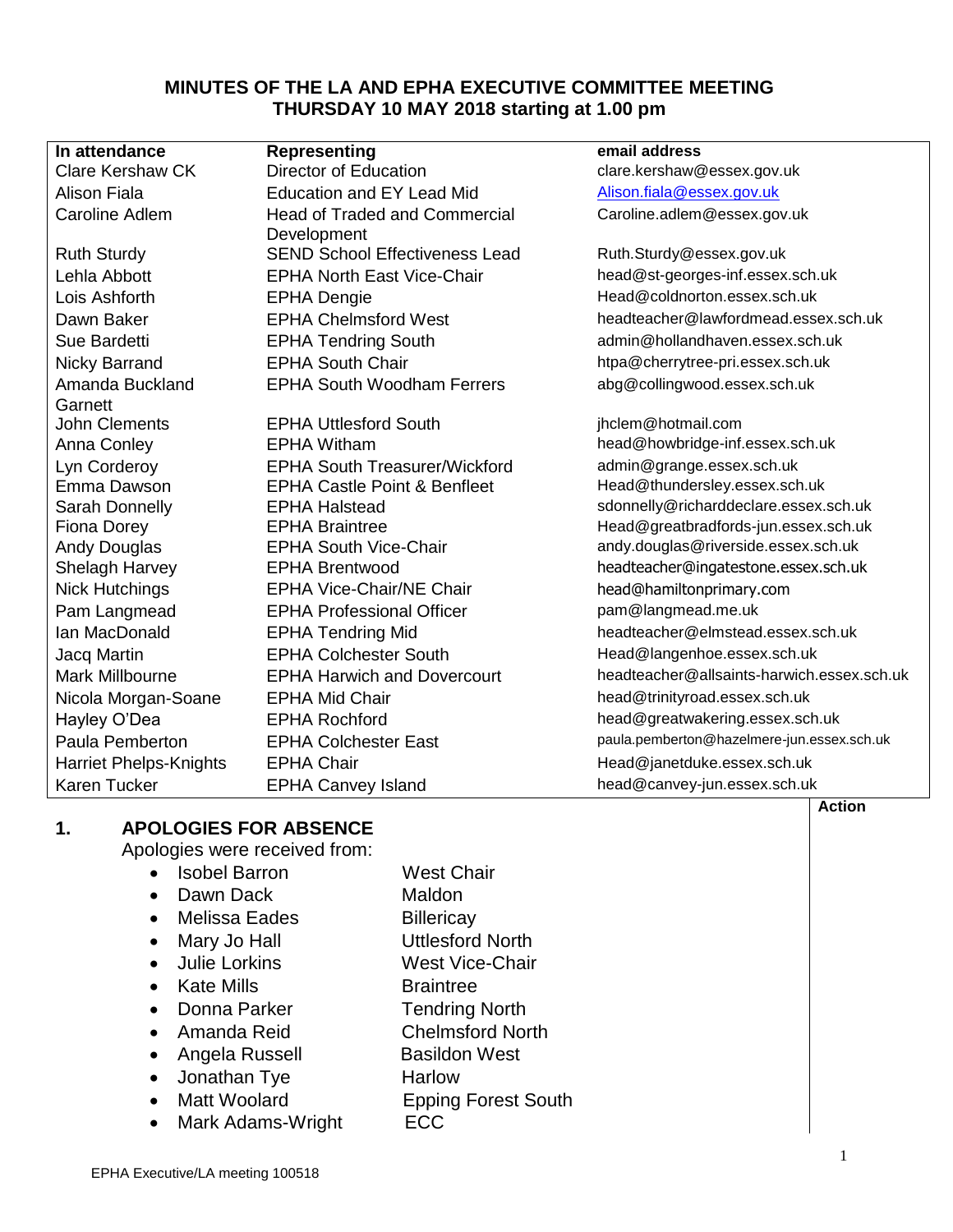# **2. SCHOOLS BROADBAND CONTRACT**

Caroline Adlem, Head of Traded Development and Commercial Development, was welcome to the meeting. Clare noted that there is recognition that the service needs investment and as schools have bought into Schools Broadband for the next two years through de-delegation of funding, it is essential that the best offer and service is provided.

Caroline explained that she has been asked to review Schools Broadband as a commercial provision and was frank about her conclusions; there is a clear lack of communications, a complicated pricing structure and customers were not accessing add-ons. Despite the conclusion of the review two years ago that suggested the service was good value for money, she argued that if customers don't believe or perceive this to be the case then that poses problems.

She noted the principles of the Broadband Service in Essex, essentially to be affordable to small and rural schools, but argued that the pricing is clear or understandable. Her job is to decide what the service would look like as a commercial provision, and argued that if it provided a better offer it would attract more customers; it is important to ECC that it is a good product. In addition, the account management and customer service needs to be reviewed.

Caroline asked headteachers to contact her with comments and suggestions at [caroline.adlem@essex.gov.uk](mailto:caroline.adlem@essex.gov.uk)

It has already been suggested that an audit of a school's IT infrastructure will help determine whether any deficiencies are as a result of the Broadband provision or internal hardware.

#### **3. MATTERS ARISING FROM THE EPHA EXECUTIVE MEETING**

## **a) SCHOOL MEALS ADVISORY SERVICE**

Clare reminded the Executive that Schools Forum made the decision to establish the School Meals Advisory Service as a traded service from September 2018. An amount of £1.72 per pupil was de-delegated from the maintained primary schools block to fund the service from April to September (reduced from £4.12 per pupil in 2017/18). However, Clare Kershaw explained that it will not be possible to establish a traded service by September and the service will continue until the end of March 2019, and become a traded service from April 2019.

This leaves the Authority with a gap in funding. Clare explained that she has considered the basic cost of the service and what the impact will be on the Local Authority. She has decided that schools who use the service will be asked to make a notional contribution of around £200 for the period from September to March. Any shortfall will be made up by the LA. This delay gives the Local Authority a chance to plan for an effective traded service.

It was accepted that it is important that Schools Forum decisions are communicated effectively and that there must be better pre-planning when changes are made. The EPHA Chair reminded Clare that EPHA had established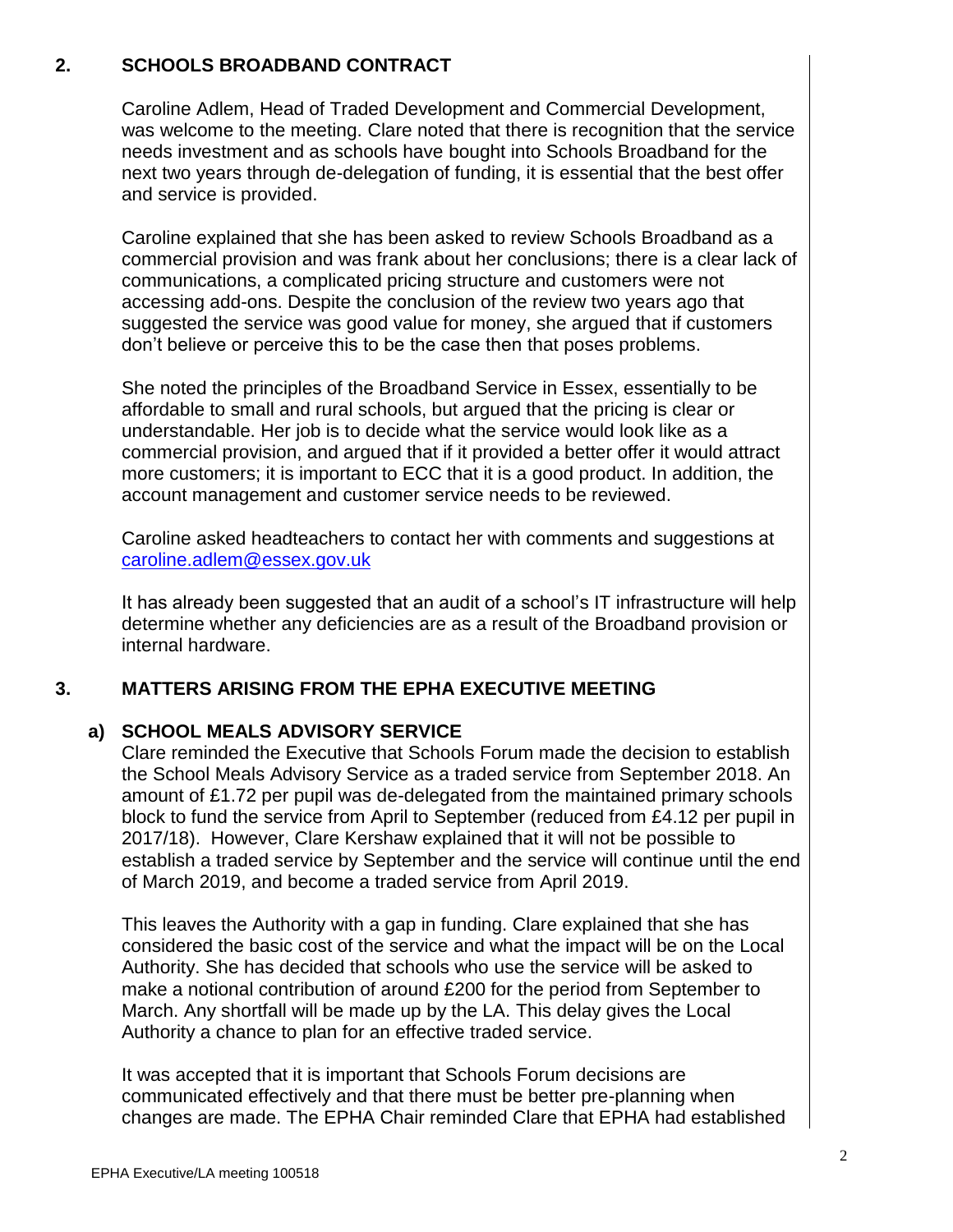a School Meals Strategy group which met twice in 2017 to consider future trading models, and she agreed that this information would be taken into account.

Clare explained that the redesign of the service will be led by Anita Kemp.

# **SUPPORT FOR NEW HEADTEACHERS**

**b)** Alison Fiala referred to the draft paper setting out the current support and provision (some core, some traded) for new headteachers. However, this had been circulated late and the EPHA Chair explained that the Executive needed more time to consider the paper. They had discussed this at the meeting earlier in the day and made some decisions around the support that EPHA was able to offer.

At that meeting It was agreed that it would be helpful to develop a checklist for a new headteacher which could be completed by an out-going headteacher and/or Chair of Governors, to be ready and waiting for a new headteacher on day one. The Professional Officer **AGREED** to develop this checklist and to circulate it to the Executive for comment.

The Executive also discussed the provision of mentors for new headteachers. This is currently organised by the Local Authority, but does not appear to be consistent, and may not capture all acting headteachers who, it was agreed, need particular support. In addition, the school is required to pay for a mentor (and to broker an agreement with the headteacher who offers the service) and it was felt that this can sometime prevent the establishment of the arrangement. The Vice-Chair suggested that this role was something which could be brokered and, possibly subsidised by EPHA, and it was **AGREED** that this should be considered further.

Alison noted that, in the new heads' training programme (delivered by EES) advice and information about SEND, mental health and social care has been added following a discussion with the EPHA Executive. She also mentioned that the LA, in conjunction with Prue Barnes, Education Consultant and Executive Headteacher, has developed three specialised new to headship programmes that will be available for the academic year 2018/2019. Each bespoke programme will consist of bespoke support, training and guidance in key aspects of the role/s.

# **4. EDUCATION TEAM RESTRUCTURE**

Clare noted that the restructure of the LA Education teams was implemented at the beginning of the summer term and is now in the implementation phase. The four Assistant Directors have been appointed: Nicola Woolf – West Lisa Fergus – South Liz Cornish – Mid Philippa Holliday – North East

Philippa is currently headteacher at Castledon Special School in Wickford, and she will take up her post as Assistant Director in September. Clare agreed to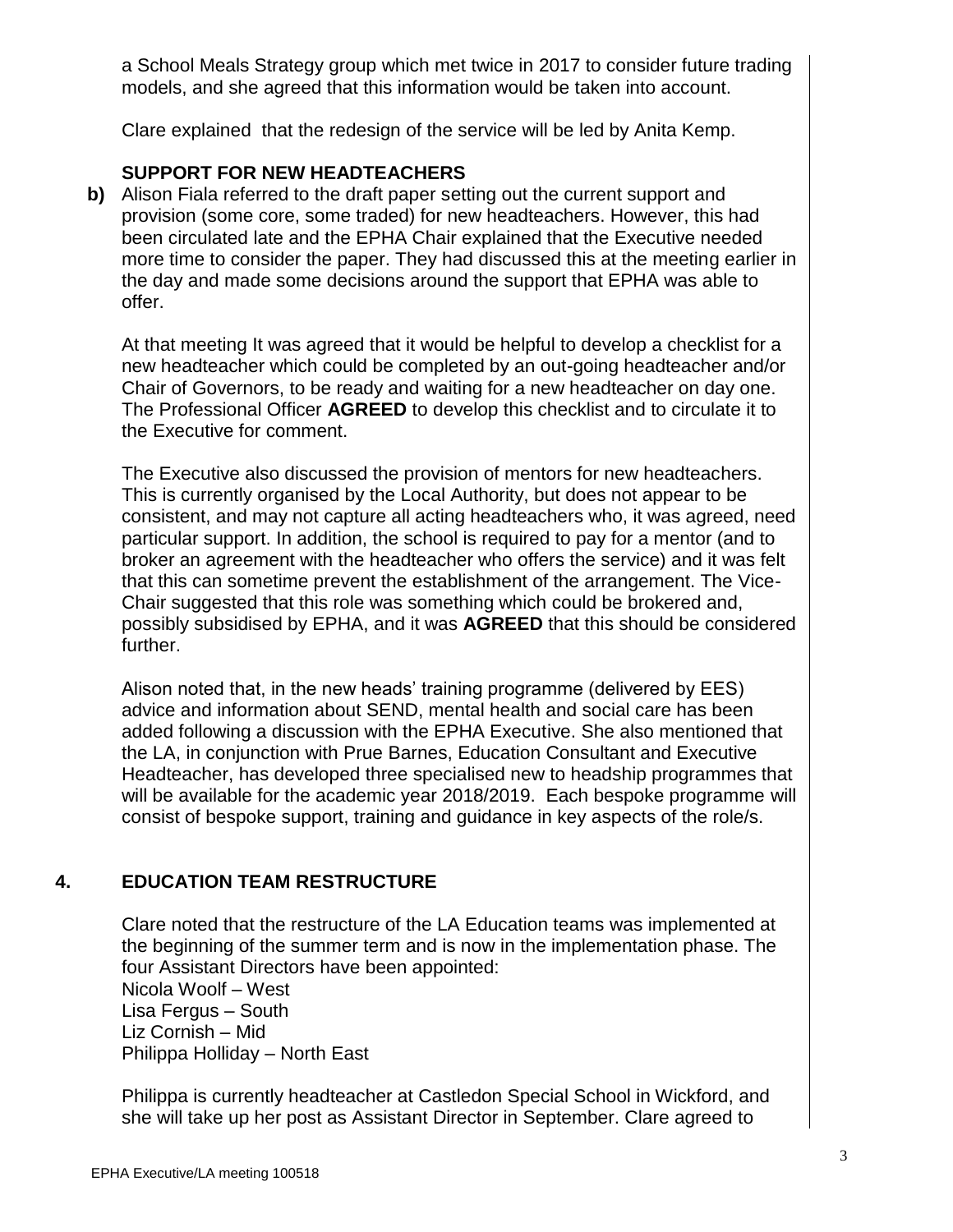invite her to the North East termly headteacher meeting on 14 June, so that she can be introduced to primary headteachers.

In addition, Julie Keating has been appointed as the Education Access Manager; many heads know Julie from her current role overseeing the Alternative Education Commissioning Service. Simon Carpenter is covering this position for this term and will provide a seamless hand over to Julie. Finally the LA has appointed Natalie Stephenson as the Virtual School Head for Essex. Natalie will join ECC later this month from Enfield where she is currently the Deputy Headteacher of the Virtual School for Looked after Children.

This leaves two vacancies within the new structure, the Head of Education and Early Years for both West Essex and South Essex. These roles will be advertised in the next few weeks.

Clare noted that she has met with the staff from the four quadrant teams over the last couple of weeks and the meetings have been productive and positive. She explained that the Assistant Director overarching role is to be accountable for the outcomes of children in the quadrant, and to manage and account for the performance of the teams. They will meet regularly with Clare, ensuring consistency of approach across the county.

The restructure of the Children Missing Education/attendance team is in process. The plan is to separate out:

- attendance support for schools
- CME and elective home education
- Child employment and licensing

The service has been involved in a consultation which closed on Tuesday; the aim is to recruit and establish a new service by the first of August. It has been necessary to reduce the numbers in the service (by about 10 staff members) as this was previously funded by the ESG, but this restructure has provided the opportunity to consider the effectiveness and efficiency of the service and redesign it for the future.

Clare explained that the structure will include two dedicated attendance roles in each quadrant, who will work with schools to improve and develop effective practice around school attendance.

The LA will also create a dedicated Attendance Compliance Service and families may be referred directly into this service. The aim is to improve the referral service and, on the whole, if the paperwork is correct, a referral for prosecution will automatically be accepted. However, Clare noted that, in a number of cases, some prosecutions have been inappropriate and the non-attendance of pupils has been down to social issues, such as that child/young person having caring responsibilities. If referrals uncover such issues, the Local Authority will work with the school to support the family. She confirmed that other attendance companies will be able to refer into the Attendance Compliance Service.

Clare was asked if the guidance relating to the criteria for prosecution will change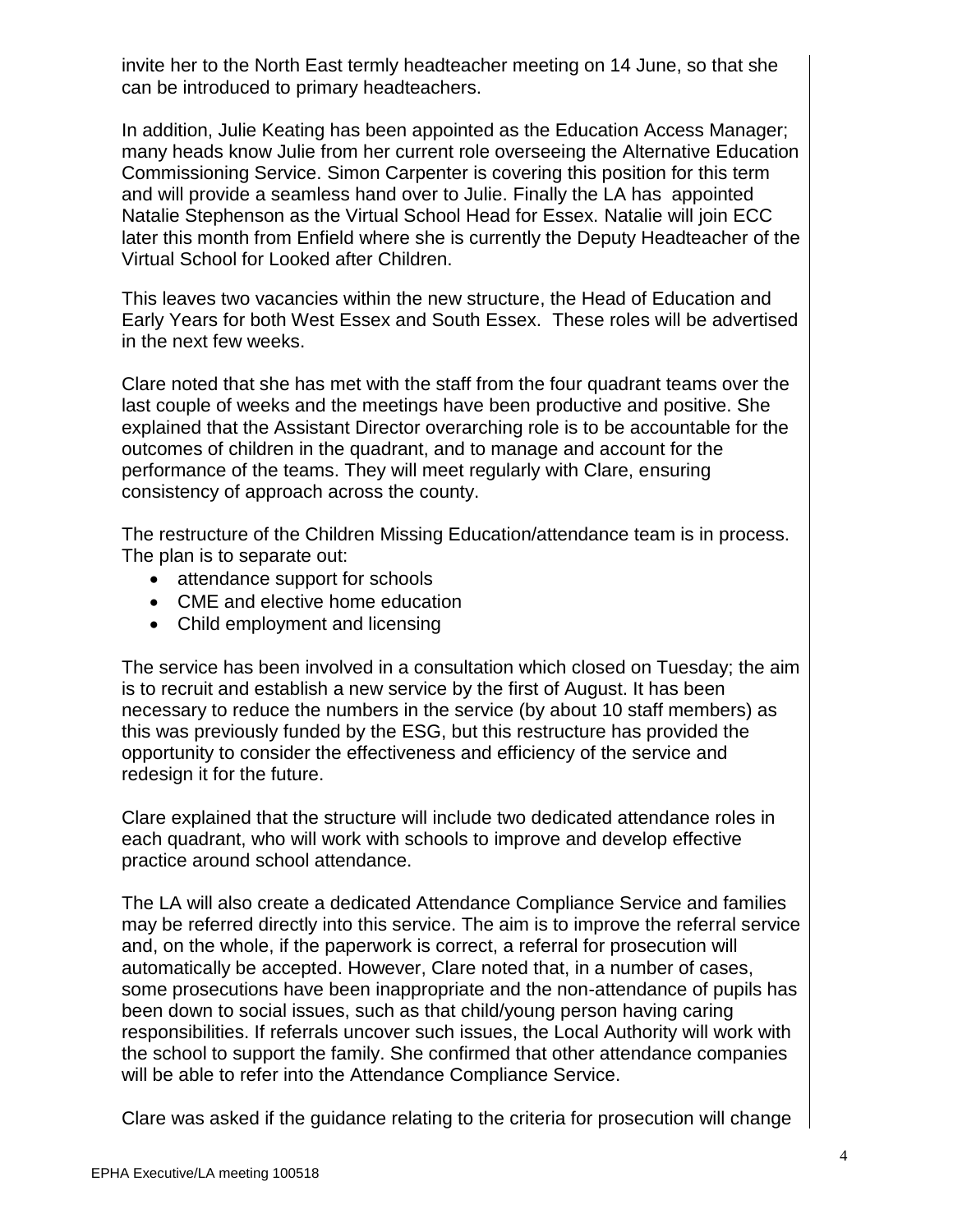as a result. She said that the guidance won't change, but there will be follow up conversations on a case by case basis if the reasons for absence are not clear.

The CME/Elective home education service will be in place to monitor and support those children and young people who come off role. Section1 referrals will go directly to this team.

The final part of the Education Team restructure is the creation of an Advice line. Clare noted that she will give an update on this later on in the term and will establish a headteacher consultation group to help design the service.

Over the summer and into the autumn term there will be a comprehensive e review of the SEND services, including the Education Psychology team, the Statutory Assessment Service and the Specialist Teacher team. Clare explained that service members are aware of the review; there are around 400 people in the service. The review needs to respond to the consultation that took place last year and the aim is to have a new SEND service in place by April 2019.

# **5. RECRUITMENT AND RETENTION**

Clare reminded the Executive that the Recruitment and Retention Strategy Group has been meeting regularly to consider the challenge of recruitment and retention in Essex. At the last meeting there was a discussion with Union members about the possible introduction of a Workload Charter for Essex.

The EPHA Chair noted that this had been discussed at the EPHA Executive meeting earlier in the day, and that the following comments had been made:

- To a great extent workload in schools arises from accountability and requirements from the DfE, Ofsted, the Regional Schools Commissioner and the Local Authority;
- A Workload Agreement (determined by the Unions) is already in place, although with the reduction of support staff in many schools, this is becoming more of a challenge to implement;
- Headteachers and school leaders are not mentioned in the Nottingham Workload Charter – would introducing a Charter in Essex be supportive, or would this be held against headteachers?
- The Local Authority's current Health, Safety and Wellbeing Policy includes just one sentence about workload.

It was agreed that everyone is committed to the principle of staff wellbeing. Lehla mentioned The Happiness Manifesto, by Henry Stewart, which refers to a similar model to that of Maslow's Hierarchy of Needs – in order to reach trust and freedom in the workplace, basics need to be in place.

The Professional Officer noted that, at the Recruitment and Retention Strategy group meeting, she had suggested that whenever a new initiative is introduced it would be helpful for schools to be told the minimum requirements to enable them to meet their statutory responsibilities, and for it to be clear if any additional guidance is given as good practice. It was suggested that the revival of the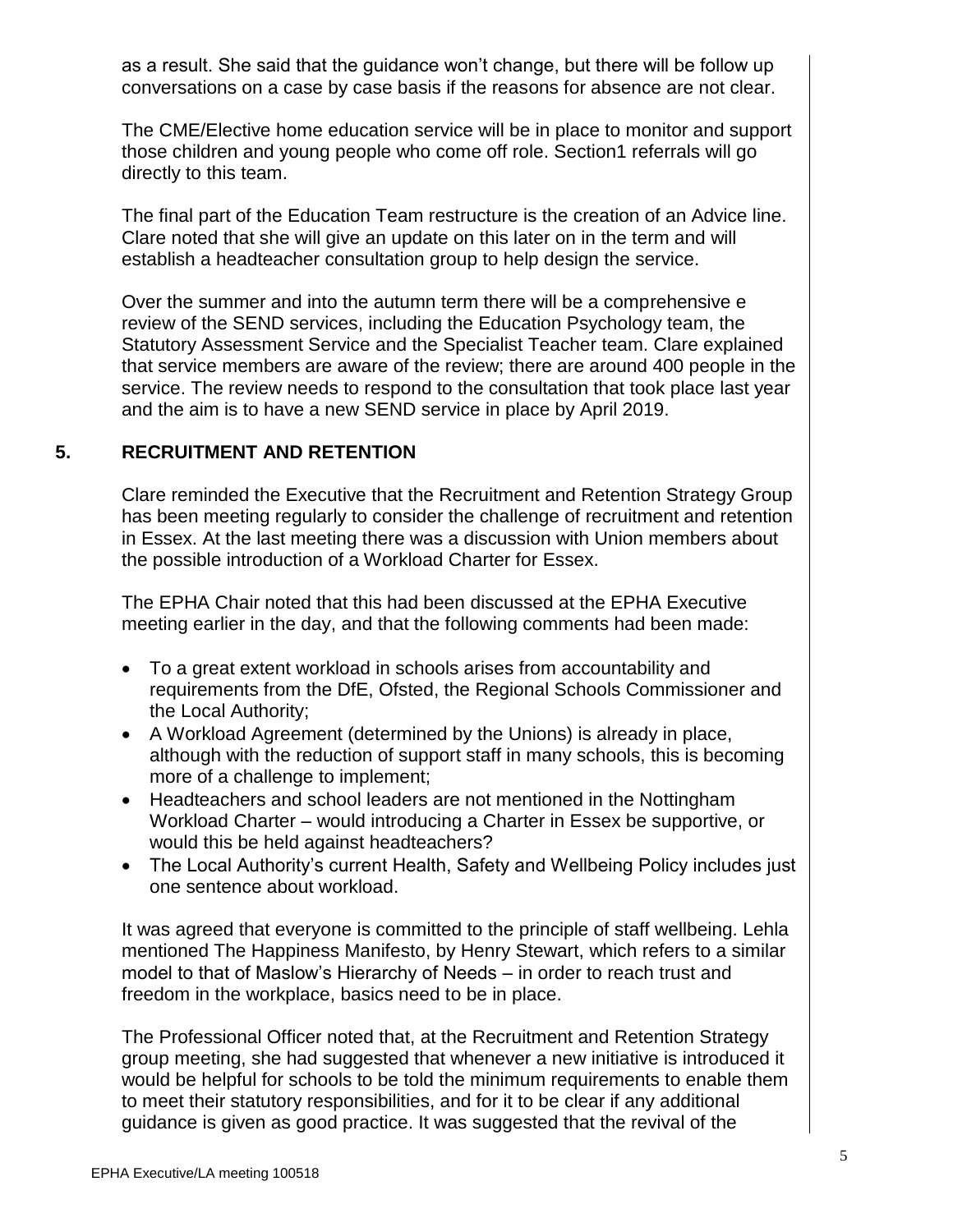Gatekeeping Reference Group, which managed what information went to schools, would be helpful.

#### **6 EXCLUSIONS AND SEND**

## **a) Review of exclusions in Essex**

Clare noted that she had attended an ASHE Council early in the spring term and had discussed with secondary headteachers the ongoing challenge of an increasing number of exclusions and pupils at risk of exclusion. ASHE has agreed to open the debate about inclusion v exclusion, accepting that the existing structure of education and the needs of these children are not matching.

She stressed that there has been a decrease in permanent exclusions in the primary sector this academic year (down by about 30% to date) but an increase in secondary exclusions. There continues to be an inconsistent approach to exclusion, some schools are more ready to exclude than others. Reasons for exclusion will include persistent disruptive behaviour, verbal and physical assault, criminal behaviour and gang related activity. However, the incidence of exclusion varies across the county and is not always obvious – for example the highest number of permanent exclusions (from secondary schools) is in Chelmsford and the lowest in Basildon. Primary exclusions are higher in North East and Mid, and lower in South and West.

Clare met recently with the Executive Director and Chair of ASHE to discuss whether the right protocols are in place in relation to managed moves and reintegration. It is clear, for example, that Basildon schools work collaboratively on this issue.

The Local Authority wants to understand why permanent exclusions are happening, what is working to prevent them and what additional support needs to be in place to assist schools.

John Clements asked if the Local Authority is using the existing information and intelligence it has around permanent exclusions. For example, members of the Alternative Provision team attend (nearly) every permanent exclusion review meeting in primary schools, and receive the headteacher reports relating to those exclusions. These give detailed information about the reasons for exclusion and the steps the school has taken to avoid that exclusion, and the reasons that is has ultimately made the decision to permanently exclude.

It was agreed that the decision to permanently exclude is sometimes obvious and unavoidable, such as the result of violent assault. What needs to be understood is where a permanent exclusion has been decided as a last resort as a result of a school exhausting all of its options and resources.

One headteacher argued that provision in the primary sector is much more protective and nurturing and it is disheartening when a child is almost immediately excluded when s/he reaches year 7. It was agreed that it would be interesting to know the year group data in relation to exclusions, to see how frequently this happens. One headteacher said that she has been told that a year 6 child, who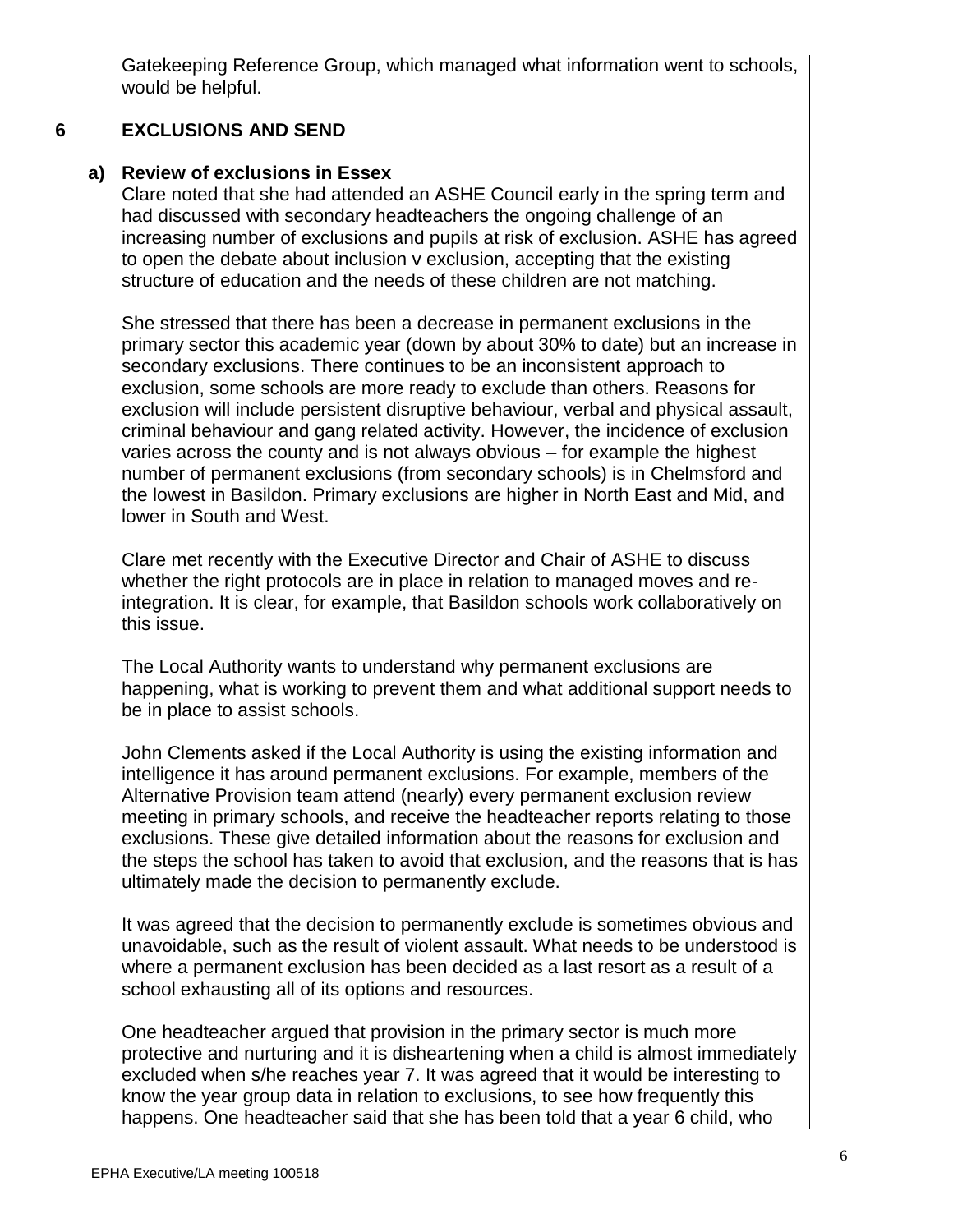needs wrap around care, will not have a key worker when he goes to secondary school. She felt that he will be excluded without such support.

Executive members expressed their concern about the lack of PRU provision for primary pupils, and the problem of children who cannot be managed by GROW provision and who are then returned to mainstream primaries.

One headteacher said that the support from Theraplay has been excellent and Essex Steps are helpful, but expensive. Schools would like to access support from such providers but are restricted by financial constraints and the limited availability of such provision.

One headteacher explained that he has recently excluded a five year hold, and asked the Local Authority to meet with him to discuss how the school might have avoided the exclusion; so far no one has been in touch.

Another headteacher commented that the engagement and acceptance of parents is a key factor in how well the school can manage challenging behaviour.

Executive members also noted their concerns around the lack of support in early years' provision and the ensuing problems of transition into Reception.

It was agreed that the review needed to include consideration of:

- i Data
- ii Early years support
- iii Reviews/debrief following permanent exclusion
- iv Transition particularly into Year 7

### **b) SEND Inclusion Statement**

Ruth Sturdy mentioned the development of the Inclusion Statement for Essex, which has been a focus for the SEND Headteacher Roundtable. This statement is around holding schools to account, and appeals to headteachers' moral codes and obligations to all children and young people.

Ruth explained that she is also leading on the update of the provision guidance – she has established a leading edge group including headteachers, SENCos and LA practitioners to develop this guidance.

## **c) Local Authority Peer Review**

This review resulted in a recommendation to develop an outcomes framework, which helps articulate ways in which progress can be measures. Pathways include:

- Independence
- Health
- Working towards life beyond school
- Being part of the community.

The framework and related training is being developed.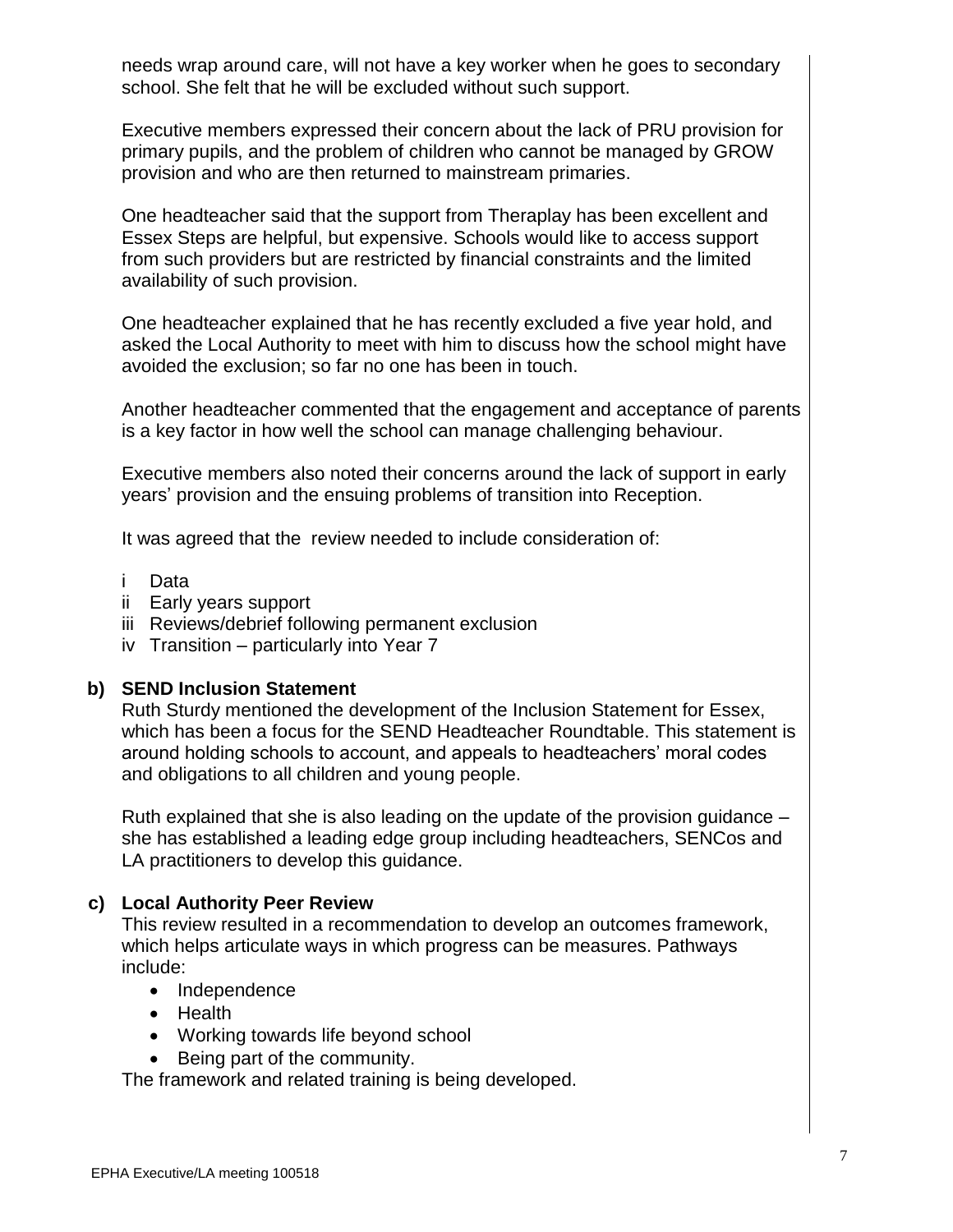## **d) SEND Peer review**

David Bartram is leading training with SENCos and ESSET leaders to trial the SEND Peer Review in each other's schools. It was agreed that Harriet Phelps-Knights would attend the training to compare it to the wider SLISS partnership peer review and consider whether there is overlap between the two processes.

Five key aspects considered:

- Expectations:
- Embedded
- **•** Effective
- Engagement
- Experience

# **7. SUMMER TERM AREA HEADTEACHER MEETINGS**

The following items were agreed for the LA part of the termly meetings:

- School Meals Advisory Service
- SEND inclusion statement, exclusions, update
- Assistant Director introduction and their role
- Schools Broadband update from Caroline Adlem
- Restructure of CME and attendance service

#### **8. ANY OTHER BUSINESS**

### **a) Moderation**

Alison noted that a letter about the moderation process would be sent out schools on 18 May, and reminded the Executive that STA has the right to moderate at short notice.

## **b) FFT training**

The plan is to provide training in each quadrant in the autumn term.

# **9. DATES AND TIMES OF MEETINGS FOR THE 2017/18/19 SCHOOL YEAR**

**Executive meetings** (Chelmsford City Football Club) Thursday 11 October 2018 Thursday 24 January 2019 Thursday 9 May 2019

## **Area Heads Meetings**

| Summer term 2018 |                   |                                              |
|------------------|-------------------|----------------------------------------------|
| <b>SOUTH</b>     | Wednesday 13 June | Holiday Inn, Basildon                        |
| N-EAST           | Thursday 14 June  | <b>Weston Homes Community Stadium</b>        |
| <b>WEST</b>      | Wednesday 20      | <b>Weston Homes Business Centre, Takeley</b> |
| MID.             | Thursday 21 June  | <b>Chelmsford City Football Club</b>         |
|                  |                   |                                              |

### Autumn term 2018

| N-EAST       | Wednesday 7 November | <b>Weston Homes Community Stadium</b>              |
|--------------|----------------------|----------------------------------------------------|
| <b>SOUTH</b> | Thursday 8 November  | Holiday Inn, Basildon                              |
| MID          |                      | Wednesday14 November Chelmsford City Football Club |